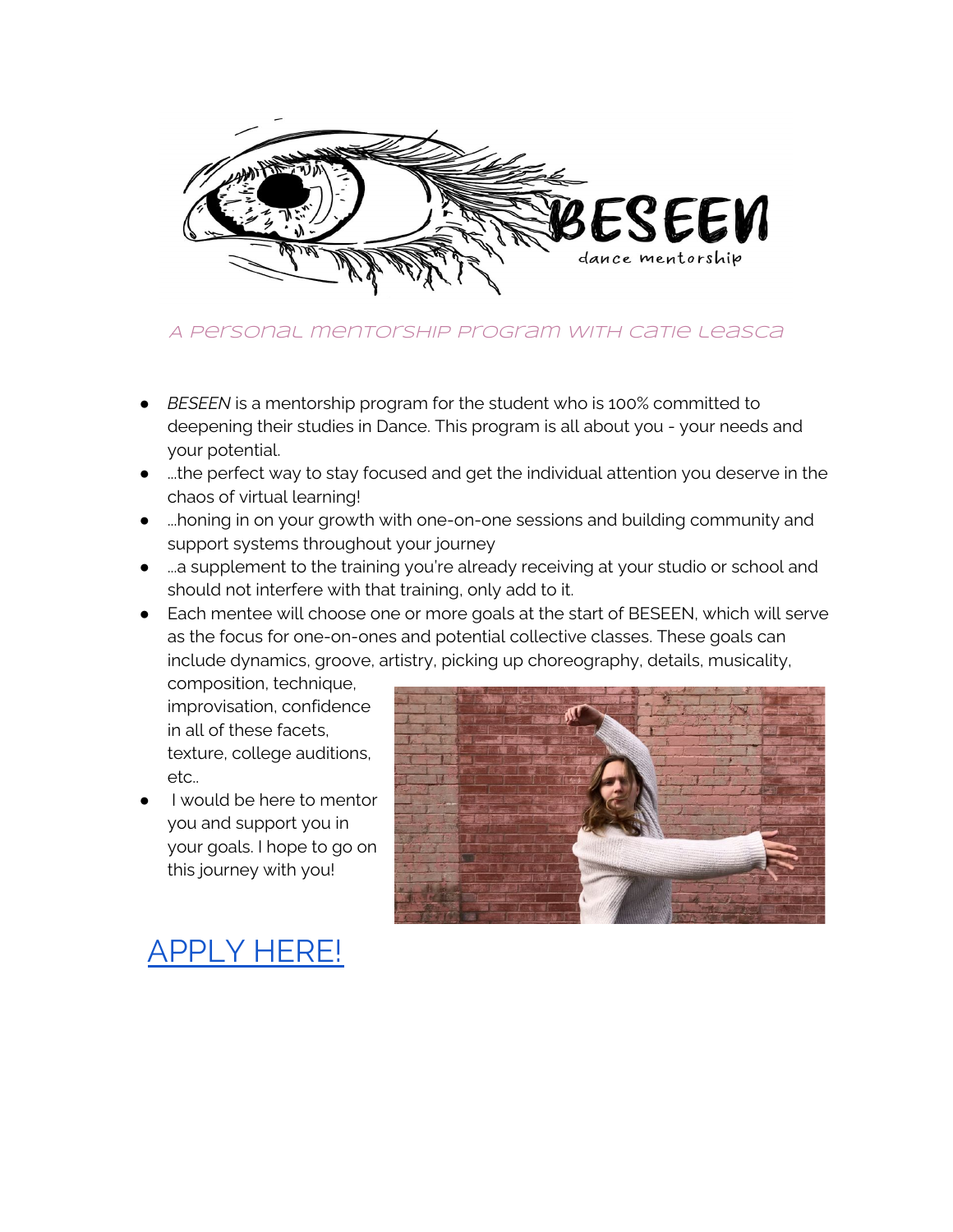*"This program has been extremely beneficial for me in every way possible. Going into it, I was looking to just expand my artistry. Not only did I accomplish that, but I also gained a tremendous amount of knowledge that I can apply to my training moving forward. I am a freshman dance major at Montclair State, so It was also so helpful to have someone with experience help guide me through this transitional period in my life and offer continuous advice. I'm so lucky to have been a part of*

*something so magical!" -Katie Corrao (student)*

#### **BESEEN INCLUDES: \$380 value for \$225/month**

- Weekly one-on-one virtual dance session to focus on your goal
- **Biweekly one-on-one Mentorship Session**
- Collaborative google Doc for your creative assignments + other thoughts
- Custom exercises and tasks created for you
- 1x a week (one private a week)

#### **KEEPSEEING INCLUDES: \$480 value for \$325 /month** *(tentative)*

- Weekly one-on-one virtual dance session to focus on your goal
- **Biweekly one-on-one Mentorship Session**
- Collaborative google Doc for your exploratory assignments + other thoughts
- Custom exercises created for you
- Assignments that include reaching out to other dancers + choreographers in the industry
- *●* Weekly Class with other mentees, led by Catie
- Monthly Movie Nights to view important dance works + strengthen our relationship as



a collective

...with potential for more!

● 2x a week (one private / one collective class) with potential add-ons per month

#### **YOU WILL:**

● Dive into your potential as a dancer + artist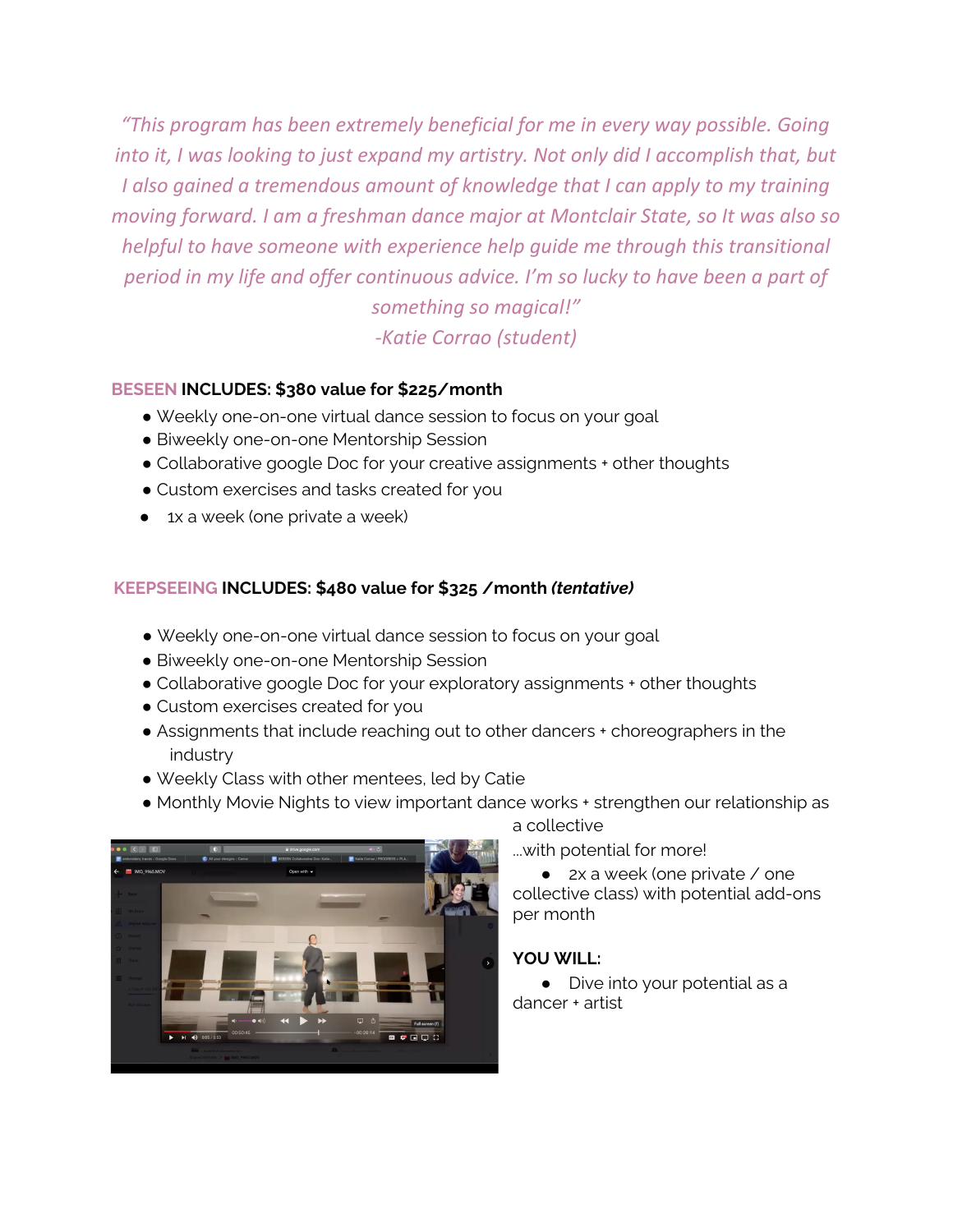- Deepen your studies
- Expand your network
- Interview a professional dancer/choreographer or teacher
- Have a mentor in Catie

# **JOIN US FOR WINTER SEMESTER**

## *\*\*// JANUARY 25 - MAY 11 // \*\* : SEMESTER TWO*

*\*\*3 month or 6 month commitments only\*\**

"Probably the best part of this journey for me is how much more confident I have become in my *dancing and creative decisions." - Ashleigh McGown (Student)*

### [APPLY](https://docs.google.com/forms/d/e/1FAIpQLSf7DDe3rf9DB9BiOudAblTQISFHthmz3fJmwDywlBHCNugWJg/viewform) HERE!

(NOTE1: This program has a collective focus on contemporary dance, but we can also work on other styles.) (NOTE2: For students interested in pursuing a degree in dance, I can choreograph a college audition solo for *you throughout this time or mentor you with your own self-choreographed piece. ) All information is subject to change.*

*------*

*Catie Leasca is a professional dancer, choreographer and teacher, originally from Massachusetts. She has traveled and danced abroad in Israel, Germany, Belgium and France. Her choreography on film has been showcased through ScreenDance Miami and Philadelphia Screendance Festival. She has been selected for choreographic artist residencies at Gibney Dance (NYC), Brooklyn Arts Exchange (NYC), New Dance Alliance (NYC), Chez Bushwick/UArts (NYC) and createART + Dance in Bushwick (NYC). Her work has been showcased at STUDIO4, Movement Research at Judson Church, Dixon Place, Center for Performance Research,*